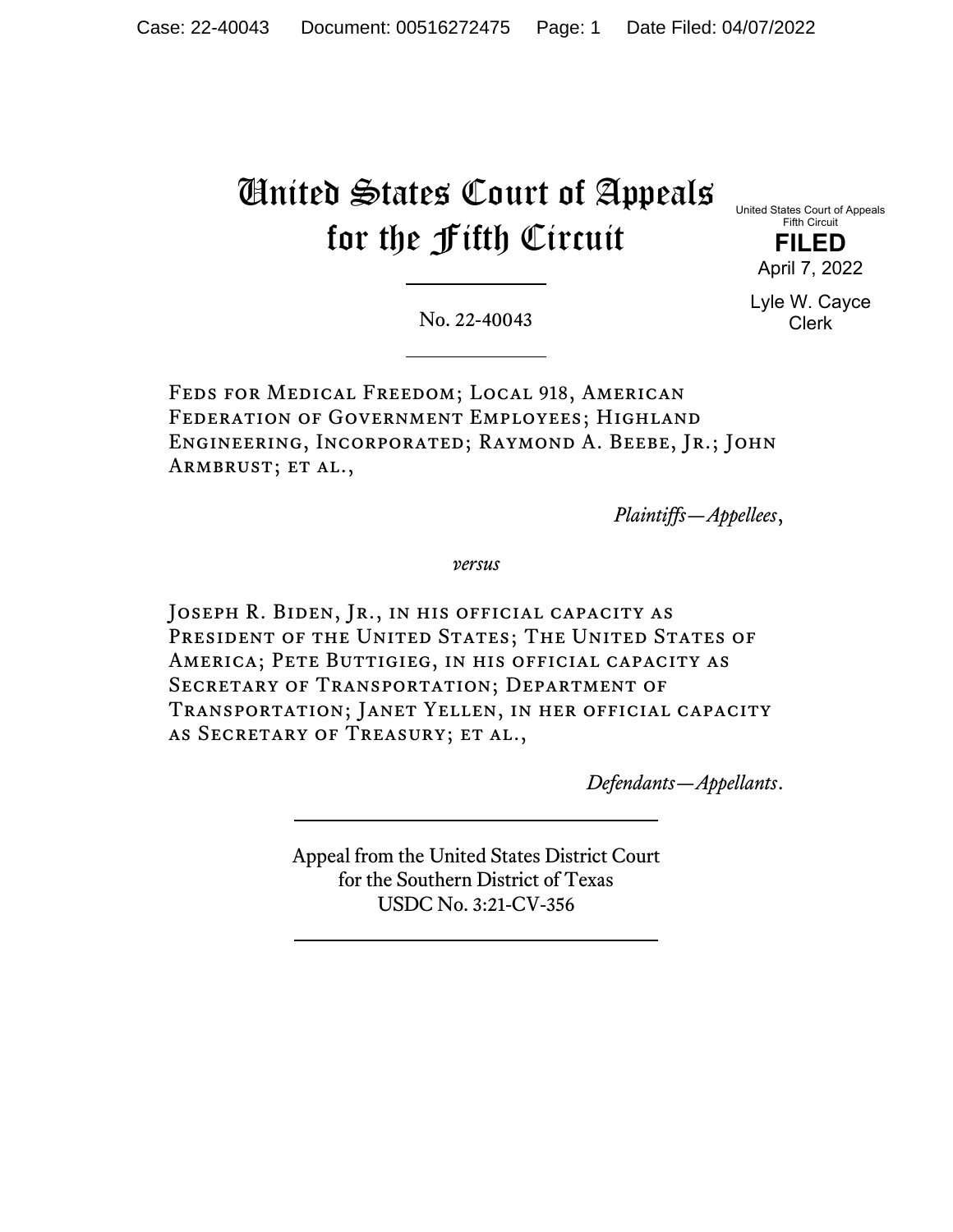Before Barksdale, Stewart, and Dennis, *Circuit Judges*. Carl E. Stewart, *Circuit Judge*:

On September 9, 2021, President Biden issued Executive Order 14043, which mandates COVID-19 vaccination for all executive branch employees, subject to medical and religious exceptions. Several plaintiffs filed suit, alleging that the President exceeded his authority. The district court found that the plaintiffs were likely to succeed on the merits of their claim and that the equities favored them. It therefore preliminarily enjoined enforcement of the Order nationwide. The Government appealed.

For the following reasons, we VACATE the district court's preliminary injunction and REMAND to the district court with instructions to DISMISS for lack of jurisdiction.

## **I. Facts & Procedural History**

Executive Order 14043 provides that "[e]ach agency shall implement, to the extent consistent with applicable law, a program to require COVID-19 vaccination for all of its Federal employees, with exceptions only as required by law." Requiring Coronavirus Disease 2019 Vaccination for Federal Employees, 86 Fed. Reg. 50,989, 50,990 (Sept. 9, 2021). The Order directed the Safer Federal Workforce Task Force to publish guidance on implementing the vaccine mandate. *Id.* at 50,989. President Biden issued the Order "[b]y the authority vested in [him] as President by the Constitution and the laws of the United States of America, including" 5 U.S.C. §§ 3301, 3302, and 7301. *Id.*

On September 13, 2021, the Task Force published guidance directing agencies to apply their usual processes for evaluating religious and medical exceptions to the mandate. *See* Safer Federal Workforce Task Force, Vaccinations, https://go.usa.gov/xe5aC (last visited April 7, 2022). It also required non-exempt employees to be fully vaccinated by November 22,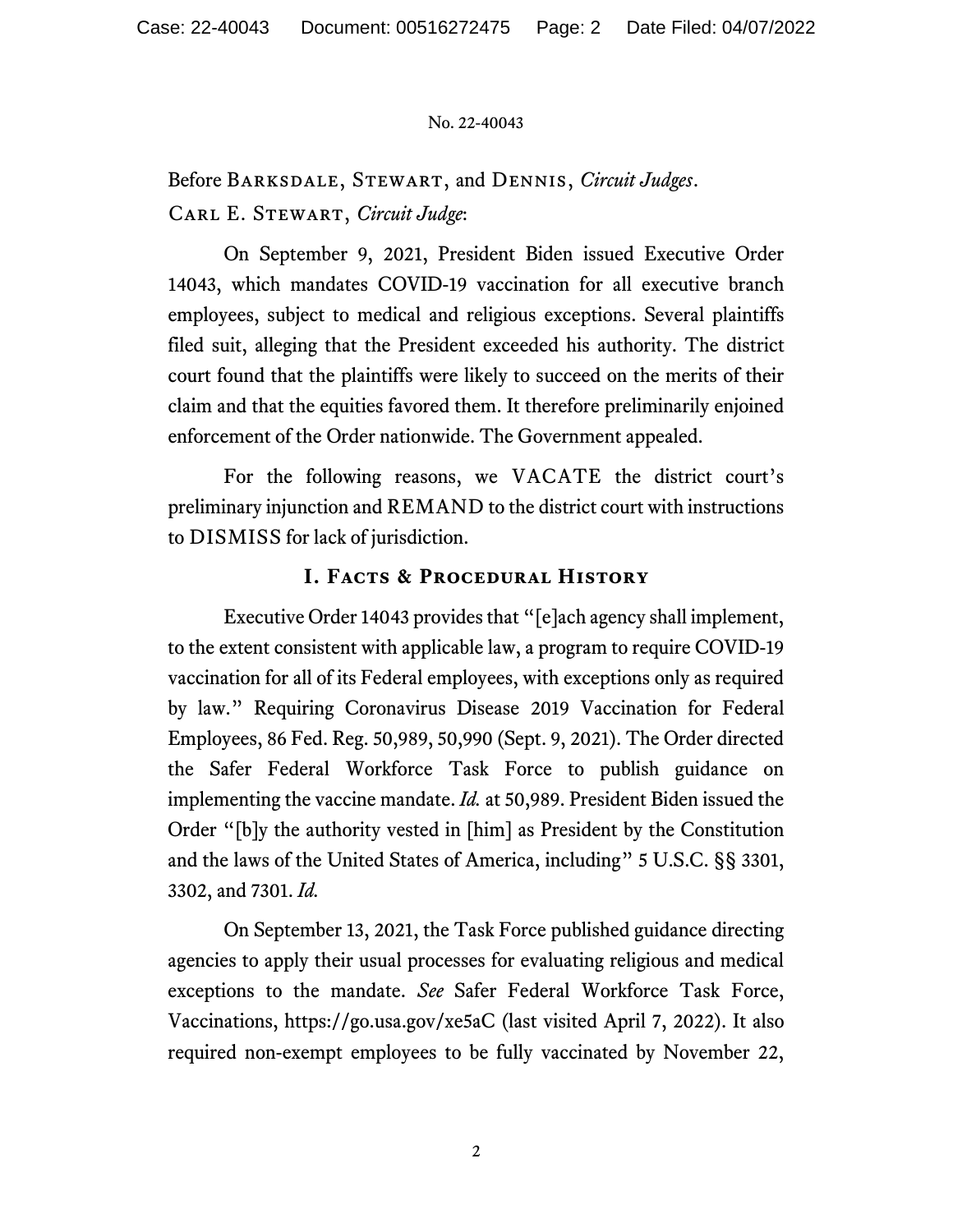2021, *id.*, but the Government later postponed that deadline to early 2022. Under the guidance, non-exempt employees who either refuse vaccination or fail to disclose whether they have received a vaccine face escalating disciplinary procedures that include counseling, suspension, and termination. *Id.* Employees are not subject to discipline while their exception requests are pending, and they have two weeks after an exception request's denial to receive their first (or only) dose of a COVID-19 vaccine. *Id.*

On December 21, 2021, a 6,000-member organization called "Feds for Medical Freedom," along with several other organizations and individual plaintiffs, challenged Executive Order 14043 in federal court. They moved for a nationwide preliminary injunction, alleging that the Order likely exceeds the President's authority. The district court agreed and granted preliminary injunctive relief on January 21, 2022. It recognized that "the federal-worker mandate had already been challenged in several courts across the country."<sup>[1](#page-2-0)</sup> *Feds for Med. Freedom v. Biden ("Feds for Med. Freedom I")*, No. 3:21-CV-356,

<span id="page-2-0"></span><sup>&</sup>lt;sup>1</sup> At least twelve district courts previously rejected challenges to Executive Order 14043 for various reasons. *See Brnovich v. Biden*, No. CV-21-1568, ––– F. Supp. 3d ––––, 2022 WL 252396 (D. Ariz. Jan. 27, 2022); *Oklahoma v. Biden*, No. CIV-21-1136, ––– F. Supp. 3d ––––, 2021 WL 6126230 (W.D. Okla. Dec. 28, 2021); *Brass v. Biden*, No. 21 cv-2778, 2021 WL 6498143 (D. Colo. Dec. 23, 2021) (report and recommendation), *adopted*, 2022 WL 136903 (D. Colo. Jan. 14, 2022); *AFGE Local 501 v. Biden*, No. 21-23828- CIV, ––– F. Supp. 3d ––––, 2021 WL 6551602 (S.D. Fla. Dec. 22, 2021); *Donovan v. Vance*, No. 21-CV-5148, ––– F. Supp. 3d ––––, 2021 WL 5979250 (E.D. Wash. Dec. 17, 2021); *McCray v. Biden*, No. 21-2882, 2021 WL 5823801 (D.D.C. Dec. 7, 2021); *Navy Seal 1 v. Biden*, No. 21-cv2429, ––– F. Supp. 3d ––––, 2021 WL 5448970 (M.D. Fla. Nov. 22, 2021); *Rydie v. Biden*, No. 21-2696, ––– F. Supp. 3d ––––, 2021 WL 5416545 (D. Md. Nov. 19, 2021); *Altschuld v. Raimondo*, No. 21-cv-2779, 2021 WL 6113563 (D.D.C. Nov. 8, 2021); *Church v. Biden*, No. 21-2815, ––– F. Supp. 3d ––––, 2021 WL 5179215 (D.D.C. Nov. 8, 2021); *Smith v. Biden*, No. 21-cv-19457, 2021 WL 5195688 (D.N.J. Nov. 8, 2021); *Foley v. Biden*, No. 21-cv-1098, 2021 WL 5750271, ECF No. 18 (N.D. Tex. Oct. 6, 2021); *see also Feds for Med. Freedom v. Biden ("Feds for Med. Freedom II")*, 25 F.4th 354, 355 (5th Cir. 2022) (Higginson, J., dissenting) ("[A] dozen district courts have rejected requests to enjoin this order.").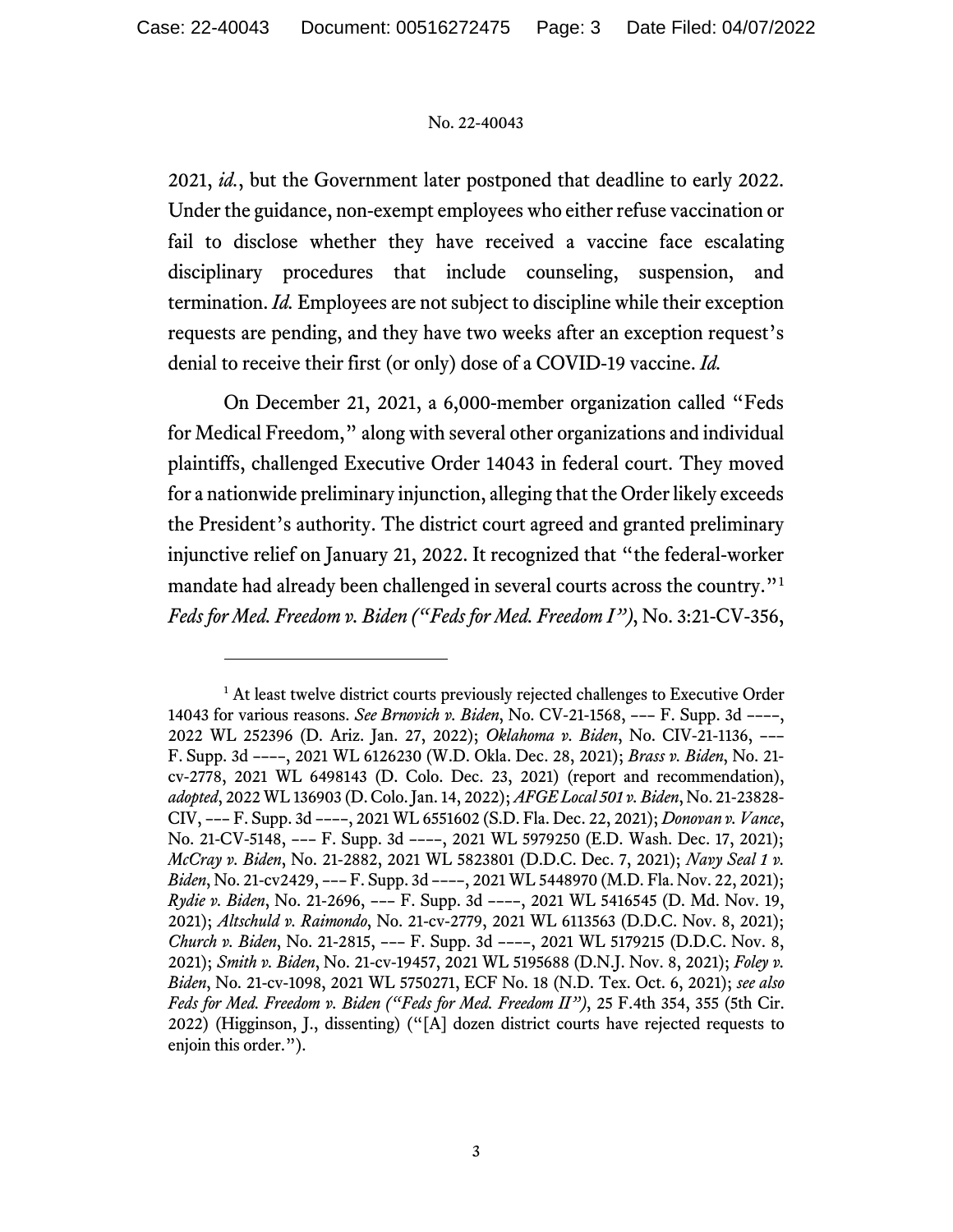--- F. Supp. 3d ----, 2022 WL 188329, at \*2 (S.D. Tex. Jan. 21, 2022). However, the district court attempted to distinguish those cases as having fallen victim to "procedural missteps by the plaintiffs or a failure to show imminent harm." *Id.*

The district court rejected the Government's argument that the Civil Service Reform Act of 1978 ("CSRA"), 5 U.S.C. § 1101 *et seq.*, deprived it of jurisdiction. *Id.* at \*2–3. Specifically, it held that the CSRA did not apply because this case involves a "challenge [to] the mandate pre-enforcement," whereas the CSRA contemplates review after an employee suffers an adverse employment action. *Id.* The district court also held that some of the plaintiffs had ripe claims because those who were not seeking exemptions "face[d] an inevitable firing." *Id.* at \*3. As to the merits, the district court broke with every other court to consider the issue and held that the plaintiffs were likely to show that neither the Constitution nor federal statute authorized Executive Order 14043. *Id.* at \*4–6. It also found that the plaintiffs were likely to suffer irreparable harm absent an injunction and that the equities and public interest favored the plaintiffs. *Id.* at \*4, \*7. The district court therefore enjoined enforcement of Executive Order 14043 nationwide.

The Government appealed. Meanwhile, the Government moved the district court for a stay of its order, which the district court eventually denied. While that motion remained pending in the district court, the Government separately moved this court for a stay. A divided panel carried the Government's motion with the case and expedited this appeal. *Feds for Med. Freedom v. Biden ("Feds for Med. Freedom II")*, 25 F.4th 354, 355 (5th Cir. 2022).

# **II. Standard of Review**

"This court reviews the grant or denial of a preliminary injunction for abuse of discretion, with any underlying legal determinations reviewed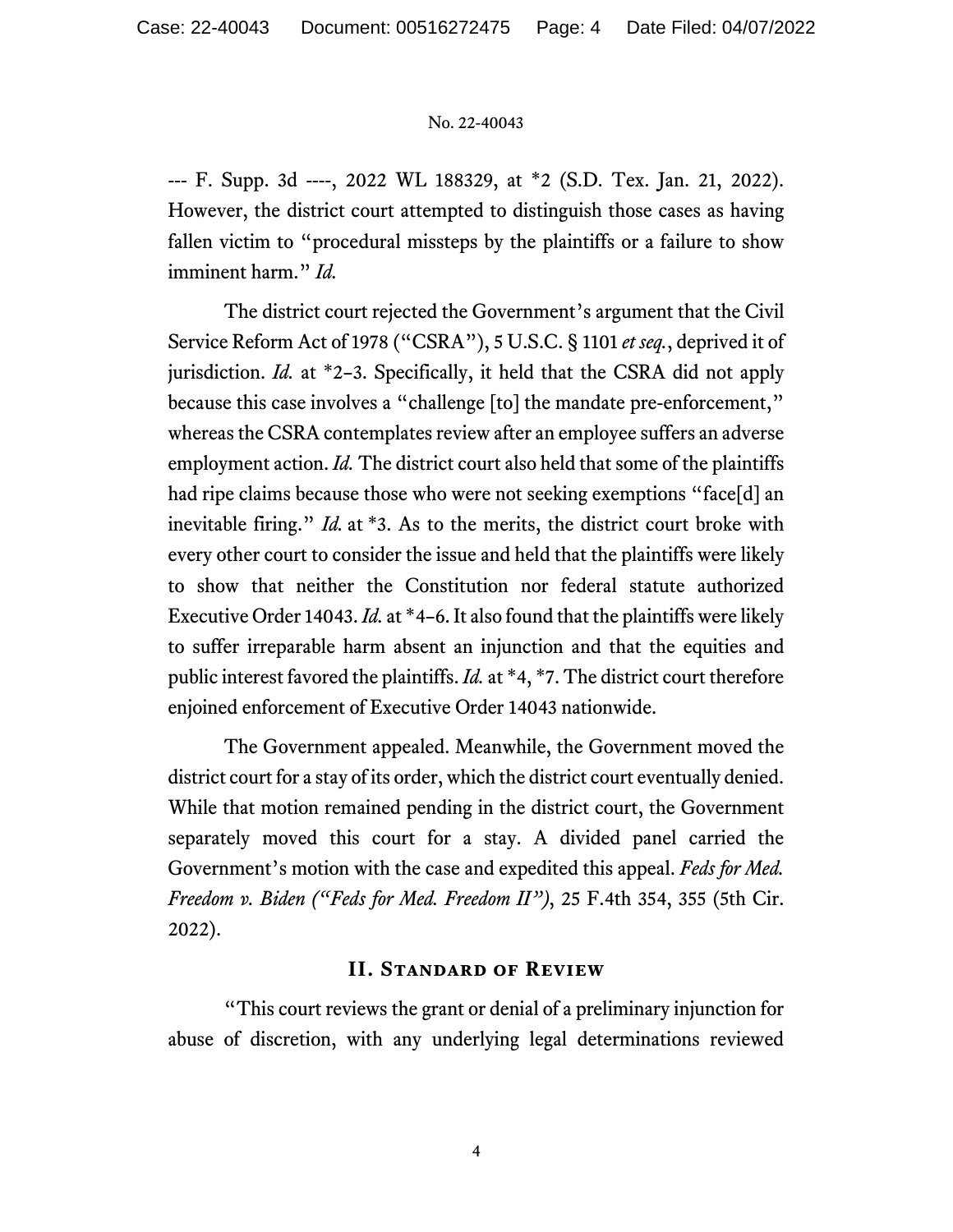*de novo* and factual findings for clear error." *Topletz v. Skinner*, 7 F.4th 284, 293 (5th Cir. 2021).

## **III. Discussion**

The Government argues that the district court erroneously granted the plaintiffs preliminary relief from Executive Order 14043. "A preliminary injunction is an extraordinary remedy." *La Union Del Pueblo Entero v. Fed. Emergency Mgmt. Agency*, 608 F.3d 217, 219 (5th Cir. 2010). A court should issue one only if the movant establishes the following: "(1) a substantial likelihood of prevailing on the merits; (2) a substantial threat of irreparable injury if the injunction is not granted; (3) the threatened injury outweighs any harm that will result to the non-movant if the injunction is granted; and (4) the injunction will not disserve the public interest." *Id.*

# *A. Jurisdiction*

We first consider the Government's argument that the CSRA precluded the district court's subject matter jurisdiction. "When courts lack subject matter jurisdiction over a case, they lack the power to adjudicate the case." *Nat'l Football League Players Ass'n v. Nat'l Football League*, 874 F.3d 222, 225 (5th Cir. 2017). Accordingly, this court examines "jurisdiction whenever subject matter jurisdiction appears 'fairly in doubt.'" *Id.* (quoting *Ashcroft v. Iqbal*, 556 U.S. 662, 671 (2009)).

# *i. Background on the CSRA*

The CSRA established "the comprehensive and exclusive procedures for settling work-related controversies between federal civil-service employees and the federal government." *Rollins v. Marsh*, 937 F.2d 134, 139 (5th Cir. 1991). Before the CSRA, administrative and judicial review under the civil service system was "haphazard," resulting from the "outdated patchwork of statutes and rules built up over almost a century." *United States*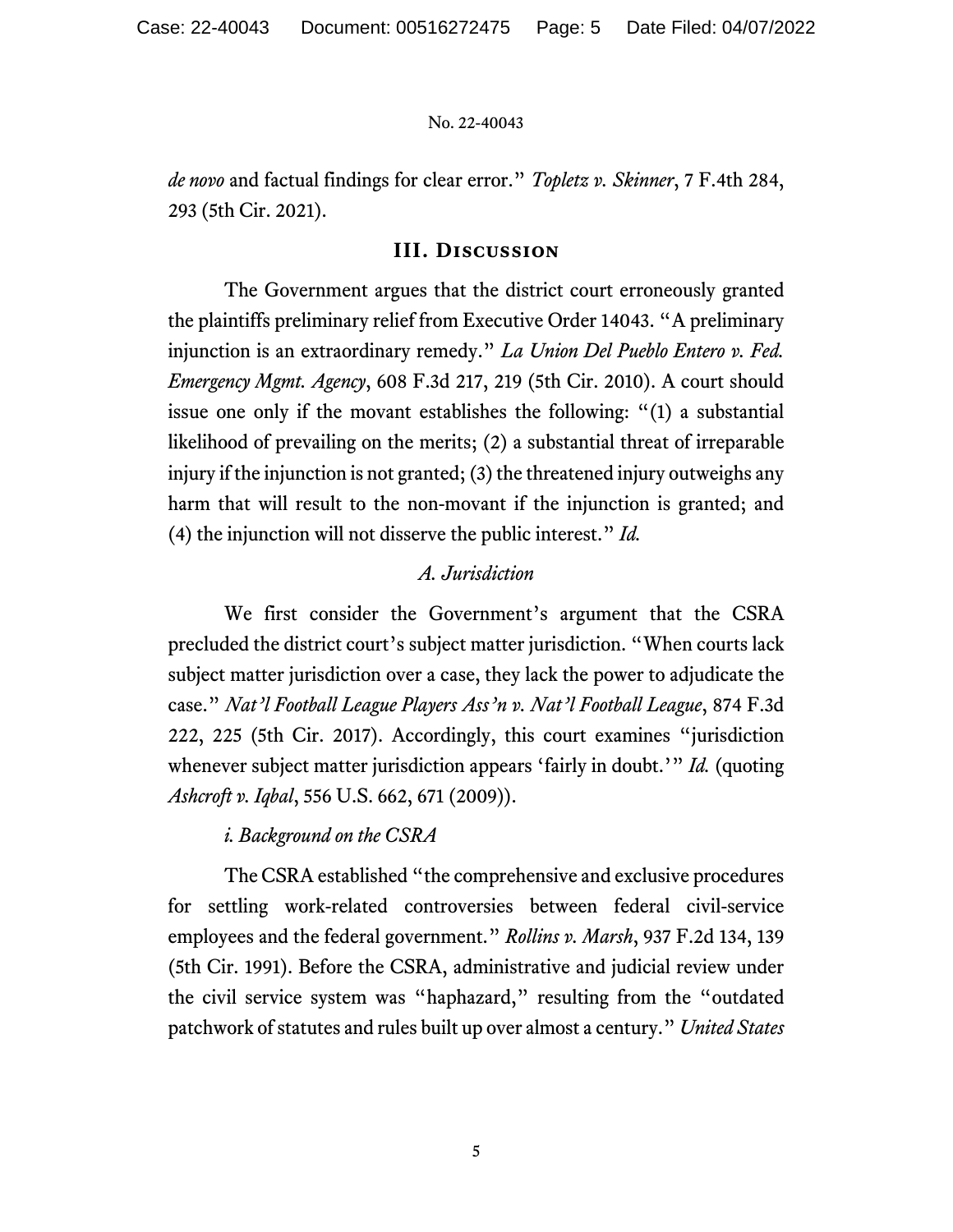*v. Fausto*, 484 U.S. 439, 444 (1988) (quoting S. Rep. No. 95–969, at 3 (1978)). This pre-existing system drew "widespread" criticism, including that it produced inconsistent judicial decisions on similar matters due to the "concurrent jurisdiction, under various bases of jurisdiction, of district courts in all Circuits and the Court of Claims." *Id.* at 445. In response, Congress enacted the CSRA, which imposed "an integrated scheme of administrative and judicial review, designed to balance the legitimate interests of the various categories of federal employees with the needs of sound and efficient administration." *Id.*

"Under the [CSRA], certain federal employees may obtain administrative and judicial review of specified adverse employment actions." *Elgin v. Dep't of Treasury*, 567 U.S. 1, 5 (2012). "Subchapter II of Chapter 75 governs review of major adverse actions taken against employees 'for such cause as will promote the efficiency of the service.'" *Id.* (quoting 5 U.S.C. §§ 7503(a), 7513(a)). These provisions apply to employees in the competitive service and to certain excepted service employees.<sup>[2](#page-5-0)</sup> 5 U.S.C. § 7511(a)(1). They provide procedural protections when eligible employees face major adverse actions, which includes removals, suspensions for more than fourteen days, pay or grade reductions, and furloughs lasting thirty days or less. *Id.* § 7512.

<span id="page-5-0"></span><sup>&</sup>lt;sup>2</sup> The CSRA provides three general categories of civil service employees: Senior Executive Service employees, competitive service employees, and excepted service employees. *Elgin*, 567 U.S. at 5 n.1. Senior Executive Service employees are high ranking employees who do not require Presidential appointment or Senate confirmation. *Id.* "Competitive service employees . . . are all other Executive Branch employees whose nomination by the President and confirmation by the Senate are not required and who are not specifically excepted from the competitive service by statute," along with certain other included employees. *Id.* (alteration omitted) (citing 5 U.S.C. § 2102(a)(1)). Employees "who are not in the Senior Executive Service or in the competitive service" are excepted service employees. *Id.* (citing 5 U.S.C. § 2103(a)).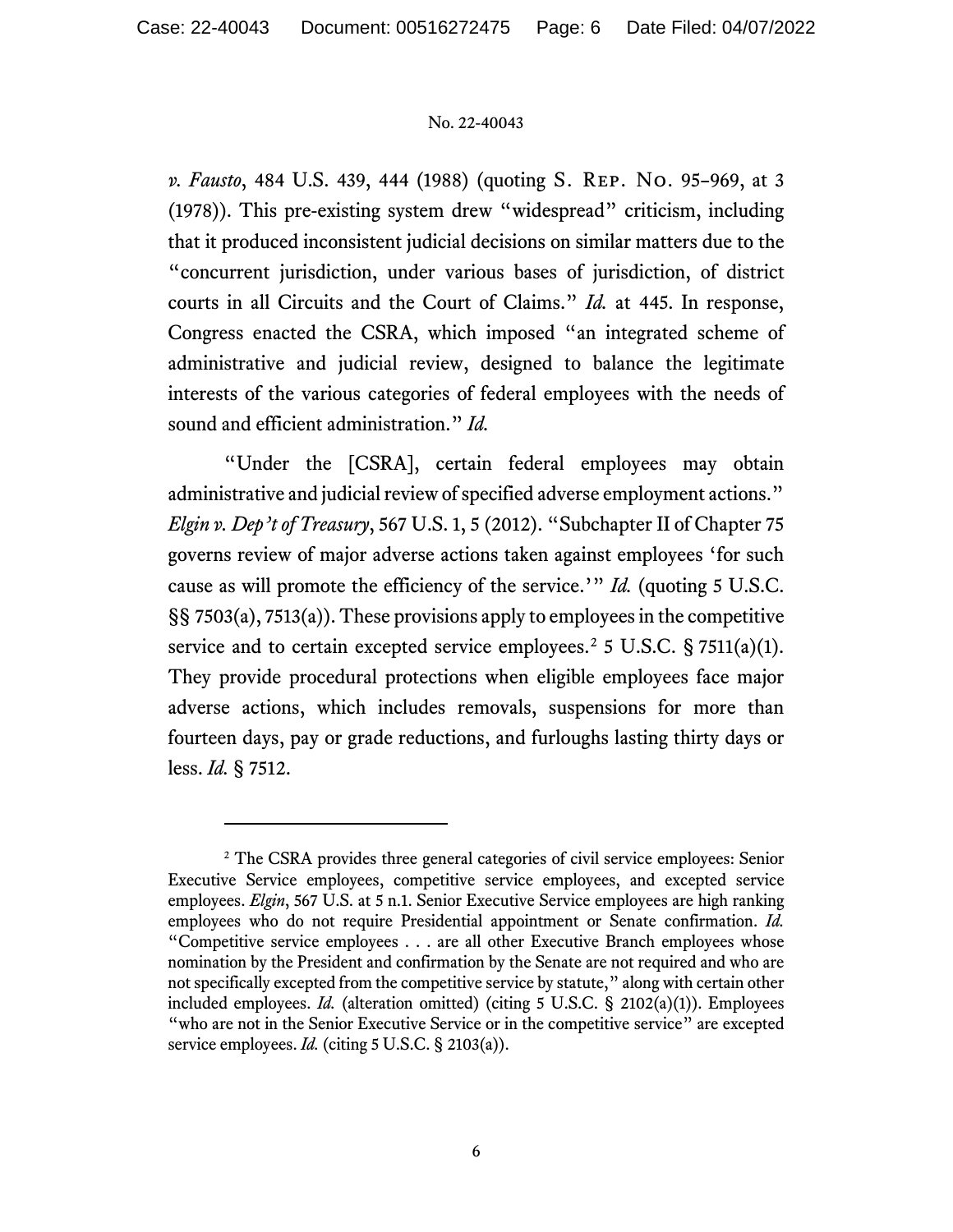The CSRA distinguishes between employees facing "proposed" adverse action and those who have already suffered adverse action. *See* 5 U.S.C. § 7513(b), (d). Employees facing "proposed" action are entitled to notice, an opportunity to respond, legal representation, and written reasons supporting the employing agency's decision. *Id.* § 7513(b). Once an employing agency finalizes an adverse action, however, the aggrieved employee may appeal to the Merit Systems Protection Board ("MSPB"). *Id.* § 7513(d). If the employee prevails on appeal, the MSPB can order the agency to comply with its decision and award "reinstatement, backpay, and attorney's fees." *Elgin*, 567 U.S. at 6 (citing 5 U.S.C. §§ 1204(a)(2), 7701(g)). "An employee who is dissatisfied with the MSPB's decision is entitled to judicial review in the United States Court of Appeals for the Federal Circuit" under § 7703. *Id.* at 6. The Federal Circuit's jurisdiction over such appeals is "exclusive." 28 U.S.C. § 1295(a)(9). If an employee appeals to the Federal Circuit, then that court must "review the record and hold unlawful and set aside any agency action, findings, or conclusions" that are "(1) arbitrary, capricious, an abuse of discretion, or otherwise not in accordance with law; (2) obtained without procedures required by law, rule, or regulation having been followed; or (3) unsupported by substantial evidence." 5 U.S.C.  $§ 7703(c)(1)-(3).$ 

This remedial scheme is "elaborate," establishing "in great detail the protections and remedies applicable to" adverse personnel actions against federal employees, "including the availability of administrative and judicial review." *Fausto*, 484 U.S. at 443. The Supreme Court has thus explained that, "[g]iven the painstaking detail with which the CSRA sets out the method for covered employees to obtain review of adverse employment actions, it is fairly discernible that Congress intended to deny such employees an additional avenue of review in district court." *Elgin*, 567 U.S. at 11–12.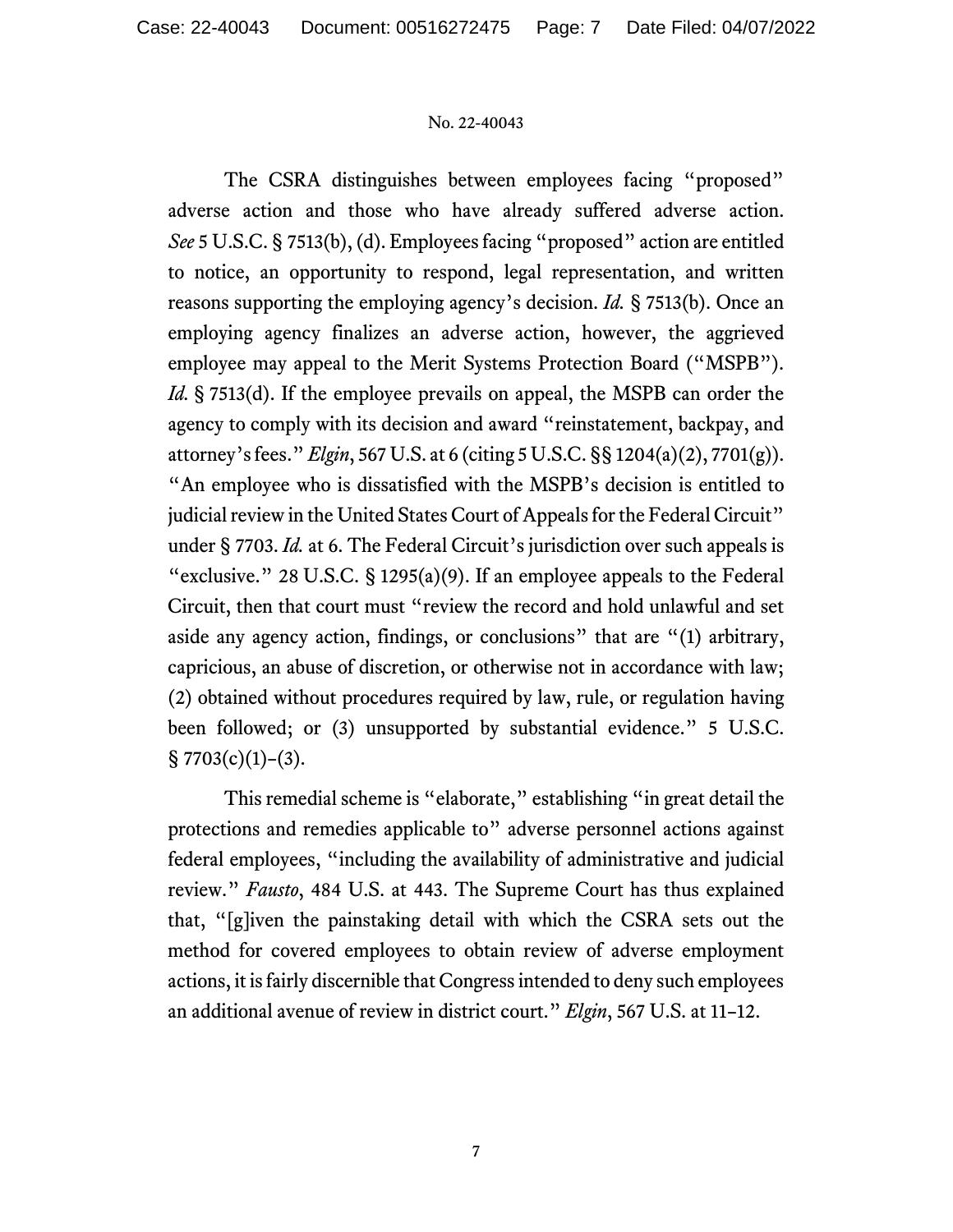In *Elgin*, the Court considered an attempt by former federal employees to "carve out an exception to CSRA exclusivity for facial or asapplied constitutional challenges to federal statutes." *Id.* at 12. In rejecting that attempt, the Court emphasized that the CSRA's text and structure demonstrated that "[t]he availability of administrative and judicial review under the CSRA generally turns on the type of civil service employee and adverse employment action at issue," not whether a challenged action is constitutionally authorized. *Id.* at 12–13. The CSRA's purpose—to "creat[e] an integrated scheme of review"—further confirmed that "the statutory review scheme is exclusive." *Id.* at 13. Thus, the Court concluded that "the CSRA provides the exclusive avenue to judicial review when a qualifying employee challenges an adverse employment action by arguing that a federal statute is unconstitutional." *Id.* at 5. This court has also recognized that the CSRA precludes district court adjudication of federal statutory and constitutional claims.[3](#page-7-0)

<span id="page-7-0"></span><sup>3</sup> *See, e.g.*, *Gremillion v. Chivatero*, 749 F.2d 276, 279 (5th Cir. 1985) (dismissing an IRS employee's *Bivens* suit because the employee had access to a comprehensive administrative remedial system established by the CSRA); *Palermo v. Rorex*, 806 F.2d 1266, 1270–71 (5th Cir. 1987) (holding that a federal employee cannot seek damages for an unconstitutional adverse personnel action, even though the administrative review system would not allow plaintiff complete recovery); *Rollins v. Marsh*, 937 F.2d 134, 139 (5th Cir. 1991) (holding that a federal employee's FTCA claims were precluded by the CSRA); *Morales v. Dep't of the Army*, 947 F.2d 766, 769 (5th Cir. 1991) (dismissing an employee's suit because all of the employee's claims were personnel decisions arising out of his relationship with the federal government and were therefore controlled by *Bush v. Lucas*, 462 U.S. 367 (1983), and *Rollins*, 937 F.3d at 139); *Grisham v. United States*, 103 F.3d 24, 26 (5th Cir. 1997) (holding that a federal employee's First Amendment and FTCA claims were precluded by the CSRA); *Tubesing v. United States*, 810 F.3d 330, 332 (5th Cir. 2016) (holding that a federal employee's FTCA claims were precluded by the CSRA); *Griener v. United States*, 900 F.3d 700, 702 (5th Cir. 2016) (holding that a part-time federal employee's FTCA claim was precluded by the CSRA).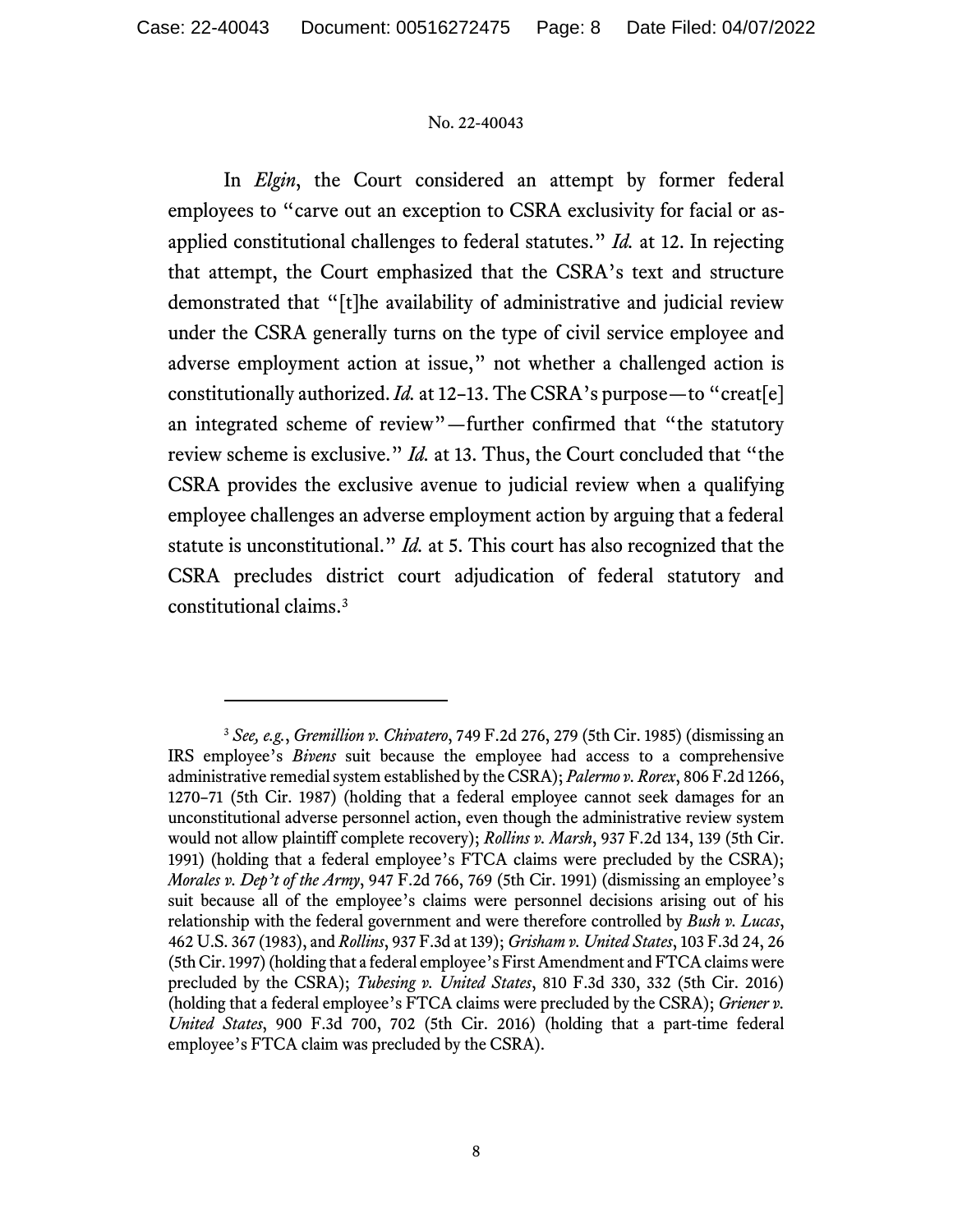# *ii. Application of the CSRA*

The Government contends that, under *Elgin*, the district court erroneously held that the CSRA does not apply until the plaintiffs suffer an adverse employment action. It urges that adopting the district court's logic would allow federal employees to circumvent the CSRA by filing suit before their employer disciplines or discharges them, thereby "gut[ting] the statutory scheme." This, it argues, would be inconsistent with Congress's intent to limit judicial review through the CSRA. *See id.* at 11. The Government acknowledges that the *Elgin* plaintiffs, unlike the current plaintiffs, had already suffered an adverse employment action termination—when they filed suit. But it disputes that *Elgin* "turned on that distinction." Meanwhile, the plaintiffs, like the district court, attempt to distinguish *Elgin* and other cases applying the CSRA's jurisdictional provisions by arguing that those cases concerned challenges to individual adverse employment actions.

The CSRA's "text, structure, and purpose" support the Government's position. *See id.* at 10. Starting with the text and structure, the CSRA guarantees an MSPB appeal to only "[a]n employee against whom an action is taken." 5 U.S.C. § 7513(d). In contrast, "[a]n employee against whom an action is proposed is entitled to" the protections listed above. *Id.* § 7513(b). The Supreme Court recognized as much in *Elgin* when it observed that the CSRA offers an employee the right to a hearing before the MSPB "[i]f the agency takes final adverse action against the employee" and that the statute separately "sets out the procedures due an employee prior to final agency action." *Elgin*, 567 U.S. at 6, 11. Critically, in this case, any adverse action against the plaintiffs remains "proposed." They are thus entitled to "notice, representation by counsel, an opportunity to respond, and a written, reasoned decision from the agency" under  $\S$  7513(b), not administrative review under § 7513(d). *Id.* at 6. In other words, the plaintiffs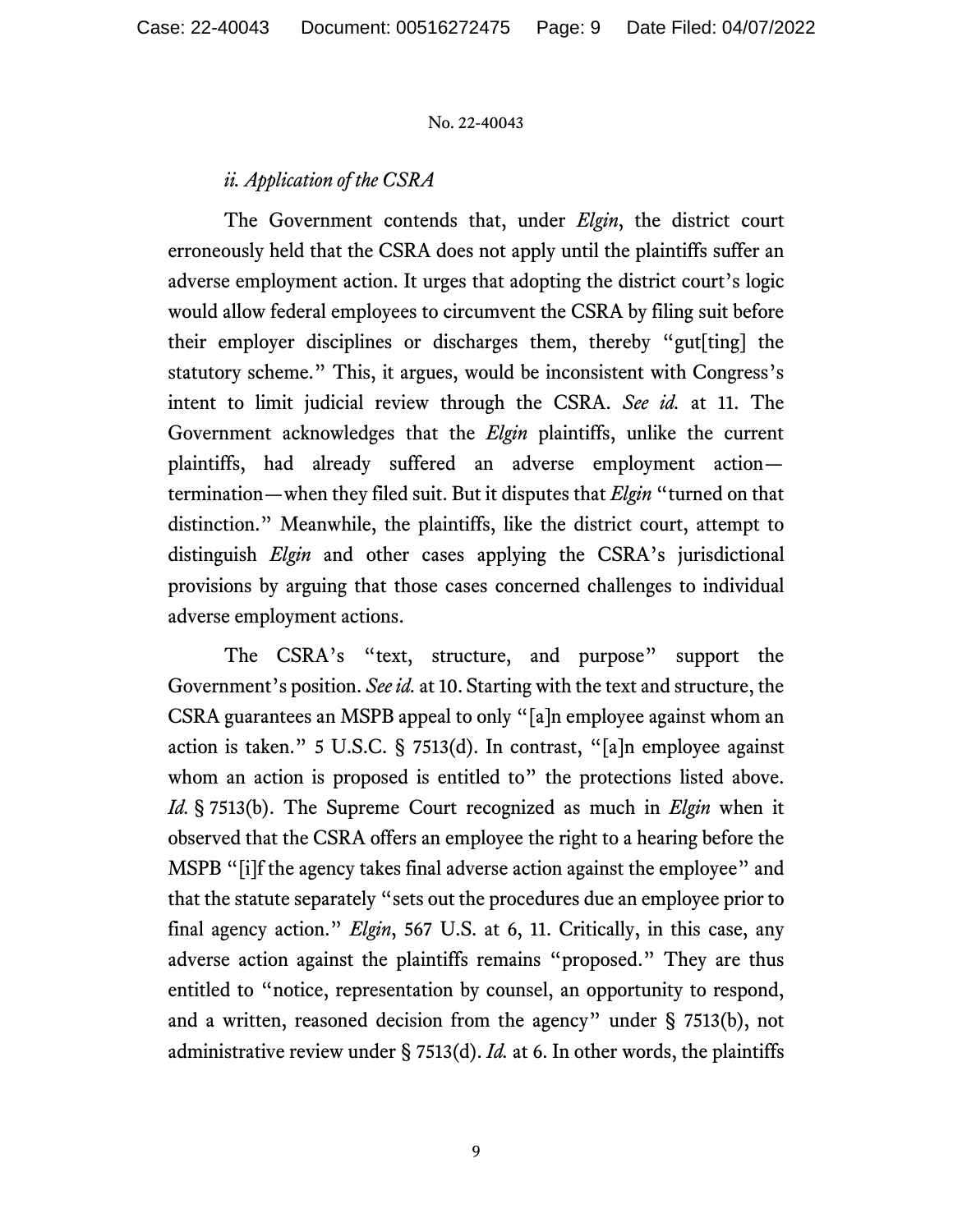are "employees to whom the CSRA *denies* statutory review." *Id.* at 11 (emphasis in original). Congress intended "to entirely foreclose judicial review to" such employees. *Id.*; *Griener*, 900 F.3d at 703.

This construction is consonant with Congress's purpose in enacting the CSRA, which was to establish "an integrated scheme of review." *Elgin*, 567 U.S. at 14. As the facts of this case reveal, granting the plaintiffs extrastatutory review would "seriously undermine[]" that goal. *See id.* Allegedly, the plaintiffs who are not pursuing exception requests are "threatened with imminent discipline unless they give in and get vaccinated." The district court concluded that those plaintiffs had ripe claims because they "face an inevitable firing." *Feds for Med. Freedom I*, --- F. Supp. 3d at ----, 2022 WL 188329, at \*3. It added that "[m]any of these plaintiffs already have received letters from their employer agencies suggesting that suspension or termination is imminent, have received letters of reprimand, or have faced other negative consequences." *Id.* Accordingly, these plaintiffs' terminations were "actual and imminent, not conjectural or hypothetical." *Id.* (quoting *Summers v. Earth Island Inst.*, 555 U.S. 488, 493 (2009)). That finding, which the Government does not dispute, underscores that by filing this suit on the eve of receiving discipline, the plaintiffs seek to circumvent the CSRA's exclusive review scheme. Permitting them to do so would "reintroduce the very potential for inconsistent decisionmaking and duplicative judicial review that the CSRA was designed to avoid." *Elgin*, 567 U.S. at 14. We therefore decline their invitation.

Next, the plaintiffs contend that, even if Congress intended to limit judicial review through the CSRA, Congress did not intend to limit review of their claims. Specifically, they suggest that this court should "presume that Congress [did] not intend to limit jurisdiction" here because (1) "a finding of preclusion could foreclose all meaningful judicial review," (2) their suit is "wholly collateral to [the CSRA's] review provisions," and (3) their "claims"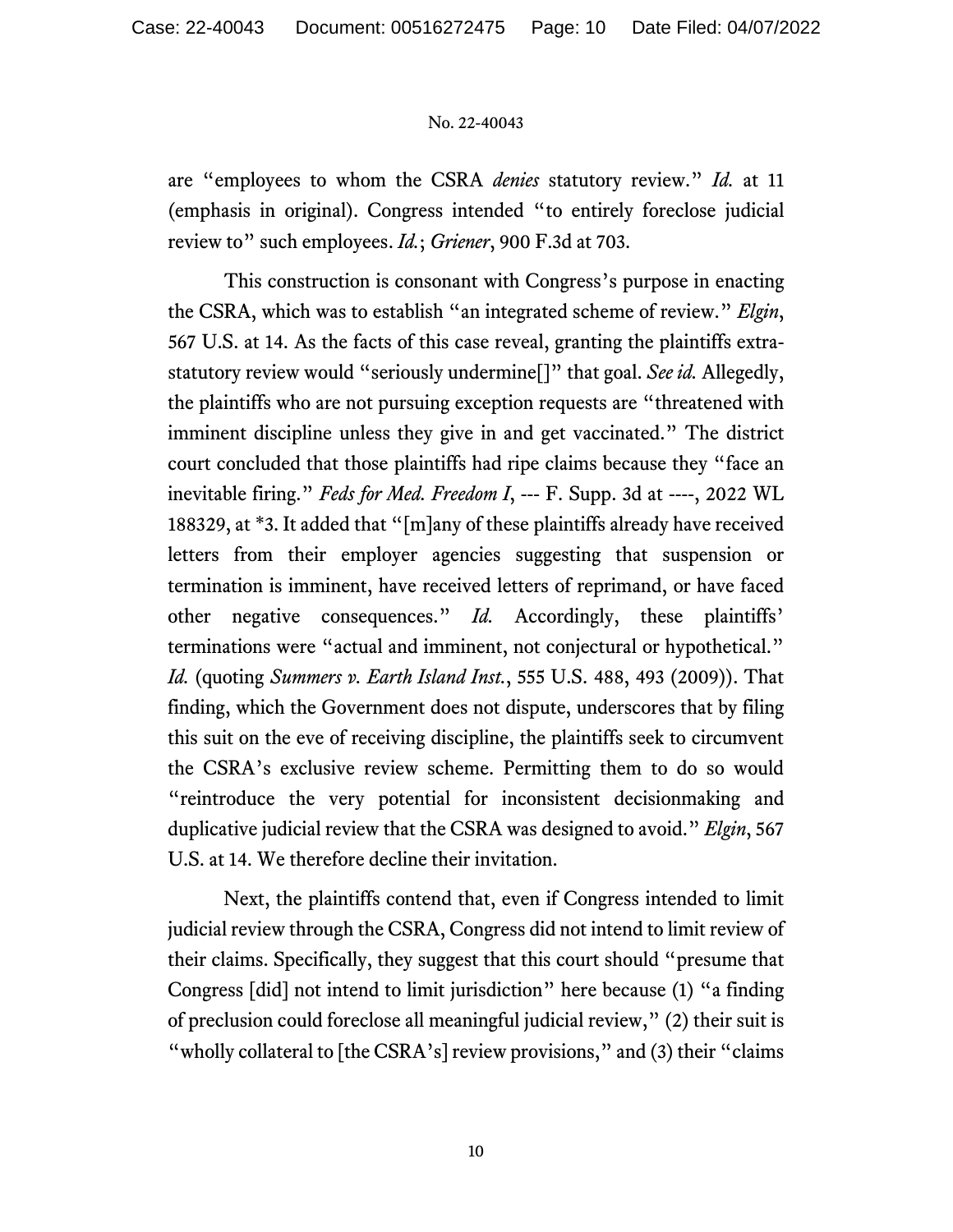are outside the agency's expertise." *See Cochran v. U.S. Sec. & Exch. Comm'n*, 20 F.4th 194, 206 (5th Cir. 2021) (en banc) (quotation omitted). The district court agreed, holding that "[t]o deny the plaintiffs the ability to challenge the mandate pre-enforcement, in district court, is to deny them meaningful review." *Feds for Med. Freedom I*, --- F. Supp. 3d at ----, 2022 WL 188329, at \*3. On appeal, the Government maintains that these arguments are meritless.

We agree with the Government. The plaintiffs assert that district court review is necessary because proceeding through the CSRA's remedial scheme could foreclose all meaningful review. But the CSRA "merely directs that judicial review . . . shall occur in the Federal Circuit," which is "fully capable of providing meaningful review." *Elgin*, 567 U.S. at 10. In *Elgin*, the Supreme Court held that "even if [the MSPB] was incapable of adjudicating a constitutional claim, meaningful judicial review was still available in the court of appeals." *Cochran*, 20 F.4th at 208. That was because the plaintiffs "sought substantive relief"—reinstatement, backpay, and attorney's fees that "would have . . . fully redressed" the harm they suffered. *Id.* at 208–09. In contrast, where a plaintiff asserts a claim for "structural relief" from a remedial scheme, that scheme will be declared inadequate. *Id.* at 208 (citing *Free Enter. Fund v. Pub. Co. Acct. Oversight Bd*., 561 U.S. 477, 490 (2010)). The plaintiffs here seek to avoid discipline for failing to comply with Executive Order 14043. That is a claim for substantive, not structural, relief. Indeed, the MSPB can order reinstatement and backpay to any nonexempt plaintiffs who are disciplined for refusing to receive a COVID-19 vaccine. *Elgin*, 567 U.S. at 6 (citing 5 U.S.C. §§ 1204(a)(2), 7701(g)). And "[r]emedies for discharge under the federal civil service laws are . . . an adequate remedy for individual wrongful discharge after the fact of discharge." *Garcia v. United States*, 680 F.2d 29, 31 (5th Cir. 1982).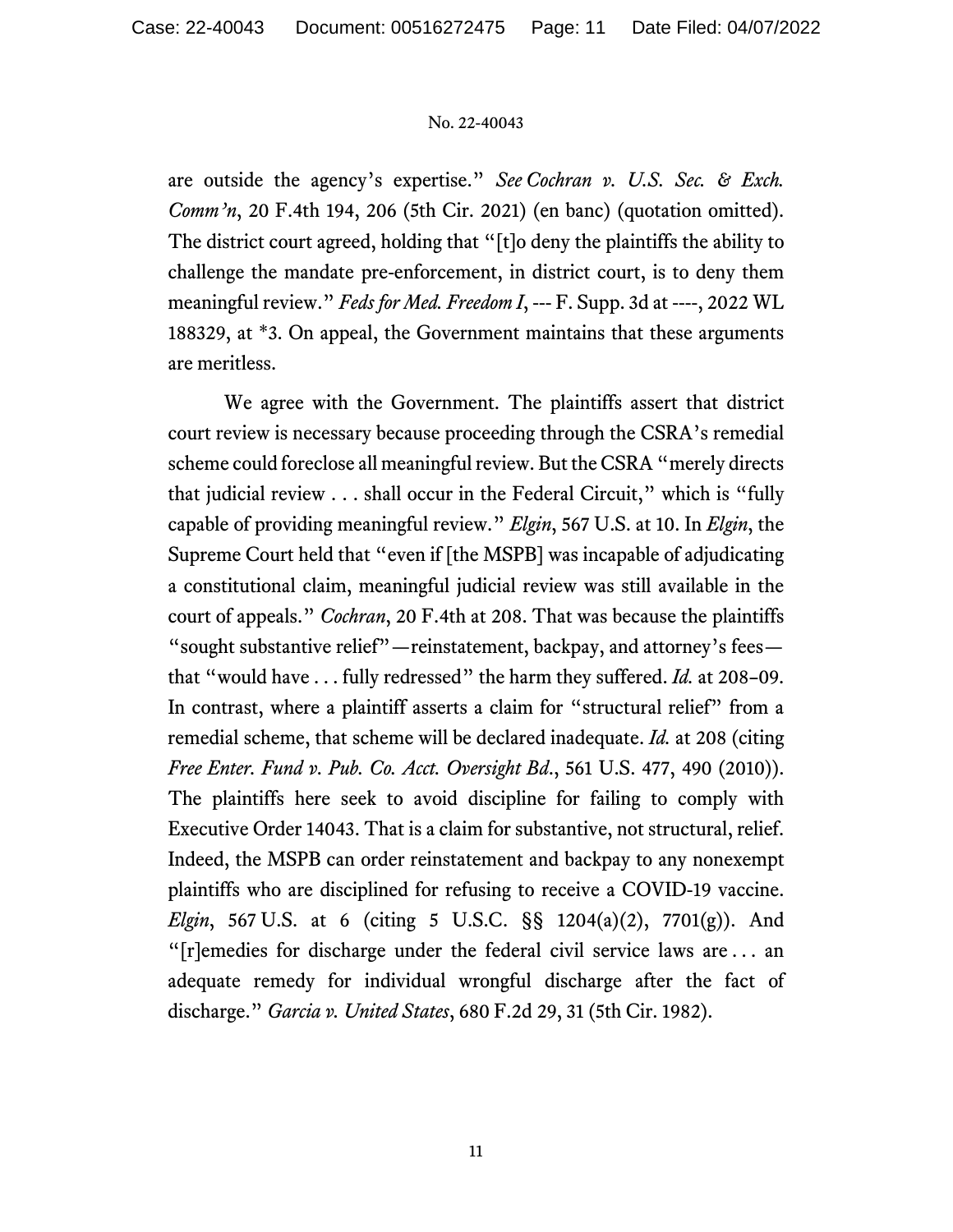The plaintiffs also argue that the CSRA will deny meaningful review to any of them who comply with Executive Order 14043 because they will never suffer an adverse employment action. However, the plaintiffs could have challenged an agency's proposed action against them before filing this suit and certainly before getting vaccinated. Specifically, they could have filed a complaint with the Office of Special Counsel ("OSC"), an independent agency, *see* 5 U.S.C. § 1211, asserting that Executive Order 14043 constitutes a "prohibited personnel practice" affecting a "significant change in duties, responsibilities, or working conditions."[4](#page-11-0) *Id.* § 2302(a)(1),  $(a)(2)(A)(xii)$ . The CSRA prohibits agencies from taking any "personnel" action" that treats employees "without . . . proper regard for their privacy and constitutional rights." *Id.* §§ 2301(b)(2), 2302(b)(12). If OSC receives a complaint and determines that a "prohibited personnel practice has occurred," it is authorized to report that finding and to petition the MSPB for corrective action. *Id.* § 1214(b)(2)(B)–(C). An employee who is harmed by the MSPB's disposition of the petition can appeal to the Federal Circuit. *Id.* §§ 1214(c), 7703(b)–(c). There is no dispute that the plaintiffs have not attempted to avail themselves of this potential CSRA remedy, which could provide meaningful review.

<span id="page-11-0"></span><sup>4</sup> Although the CSRA does not define "working conditions," the district court concluded that the "term would not encompass a requirement that employees subject themselves to an unwanted vaccination." *Feds for Med. Freedom I*, --- F. Supp. 3d at ----, 2022 WL 188329, at \*2 (citing *Turner v. U.S. Agency for Glob. Media*, 502 F. Supp. 3d 333, 367 (D.D.C. 2020)). But, in construing Title VII of the CSRA, the Supreme Court has stated that the term "'working conditions' ... naturally refers ... to the 'circumstances' or 'state of affairs' attendant to one's performance of a job." *Fort Stewart Schs. v. Fed. Lab. Rels. Auth.*, 495 U.S. 641, 645 (1990). Executive Order 14043 qualifies as a significant change to the circumstances attending the job performance of federal employees. Indeed, the Order is explicit that whether an employee has received a COVID-19 vaccine affects "the efficiency of the civil service." 86 Fed. Reg. at 50,989.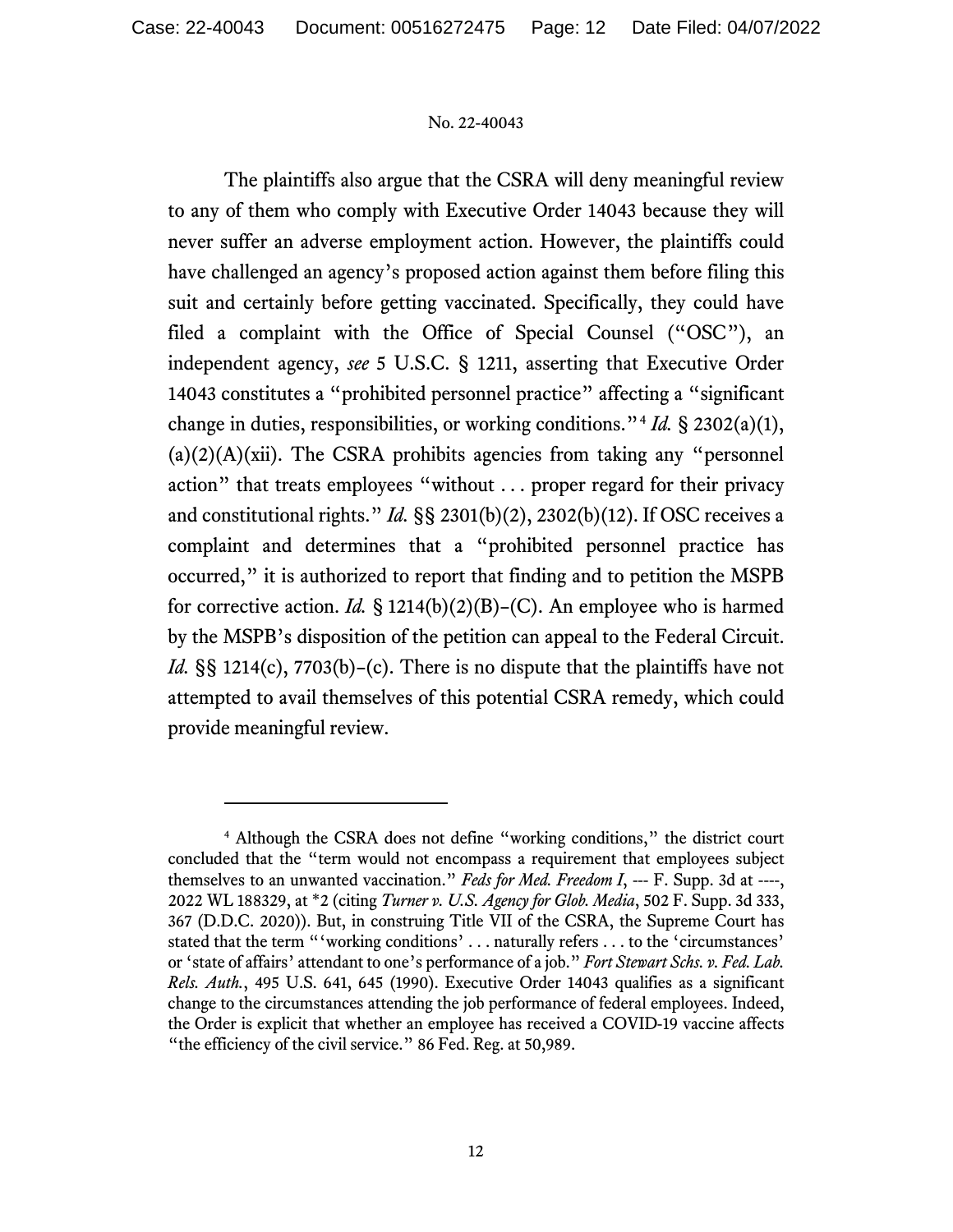We also reject the plaintiffs' argument that their claims are wholly collateral to the CSRA scheme. "[W]hether a claim is collateral to the relevant statutory-review scheme depends on whether that scheme is intended to provide the sort of relief sought by the plaintiff." *Cochran*, 20 F.4th at 207. The plaintiffs emphasize that they are not challenging any individual employment actions or prior discipline, which they say is "water under the bridge." Instead, the plaintiffs purportedly request only to have Executive Order 14043 declared void. But although the plaintiffs are not attempting to reverse any previous discipline, their challenge "ultimately [seeks] to avoid compliance with"—and discipline for violating—the Order. *Id.* at 207. Put differently, this case is "the vehicle by which they seek to" avoid imminent "adverse employment action," which "is precisely the type of personnel action regularly adjudicated by the MSPB and the Federal Circuit within the CSRA scheme." *Elgin*, 567 U.S. at 22.At bottom, the relief the plaintiffs seek is, in effect, to avoid discharge for refusing to comply with Executive Order 14043. This sort of employment-related relief is "precisely the kind[] of relief that the CSRA empowers the MSPB and the Federal Circuit to provide." *Id.*

Finally, the plaintiffs' claims do not exceed the MSPB's expertise. To show otherwise, the plaintiffs state only that their claims involve constitutional issues and "questions of administrative law, which the courts are at no disadvantage in answering." *See Cochran*, 20 F.4th at 207–08 (quoting *Free Enter. Fund*, 561 U.S. at 491). But the Supreme Court has recognized that "many threshold questions . . . may accompany a constitutional claim" and that "the MSPB can apply its expertise" to those questions. *Elgin*, 567 U.S. at 22. Further, there are often "preliminary questions unique to the employment context [that could] obviate the need to address the constitutional challenge." *Id.* at 22–23. For example, an employing agency may only take an adverse action against an employee "for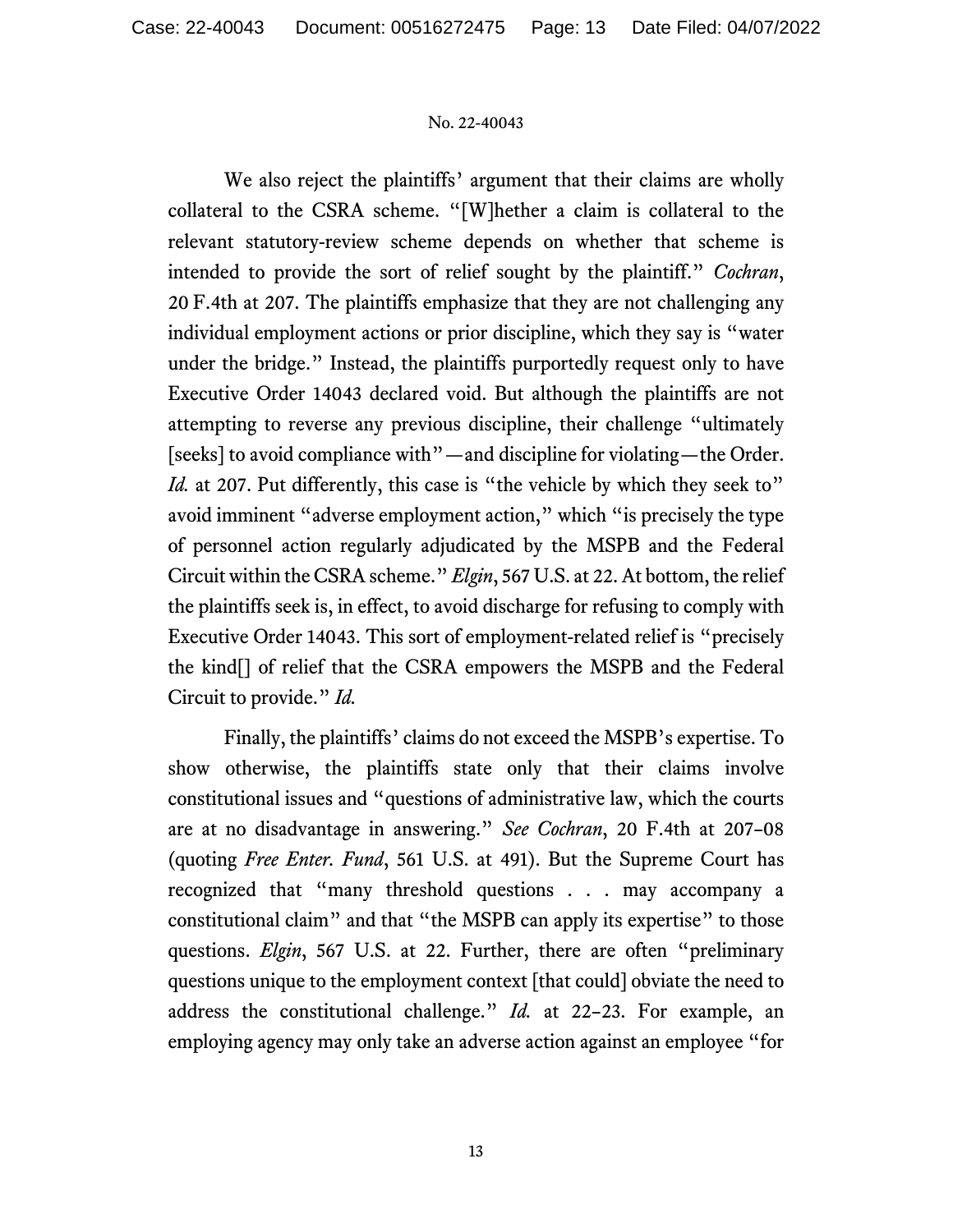such cause as will promote the efficiency of the service." 5 U.S.C. §§ 7503(a), 7513(a). If the MSPB, reviewing an employee's appeal, determines that the employee suffered adverse action inconsistent with that requirement, it could order corrective action on that basis and avoid any other issues. Additionally, "an employee's appeal may involve other statutory or constitutional claims that the MSPB routinely considers," any of which "might fully dispose of the case" if the employee receives a favorable decision from the MSPB. *Elgin*, 567 U.S. at 23. The MSPB thus has expertise that it can "br[ing] to bear" on the plaintiffs' claims, and "we see no reason to conclude that Congress intended to exempt such claims from exclusive review before the MSPB and the Federal Circuit." *See id.*

\* \* \*

We conclude that the CSRA precluded the district court's jurisdiction. Accordingly, the plaintiffs' claim for preliminary injunctive relief fails because they have not shown a substantial likelihood of success on the merits. We do not reach the parties' arguments regarding the other requirements for a preliminary injunction.

# **IV. Conclusion**

For the foregoing reasons, we VACATE the district court's preliminary injunction and REMAND to the district court with instructions to DISMISS the case.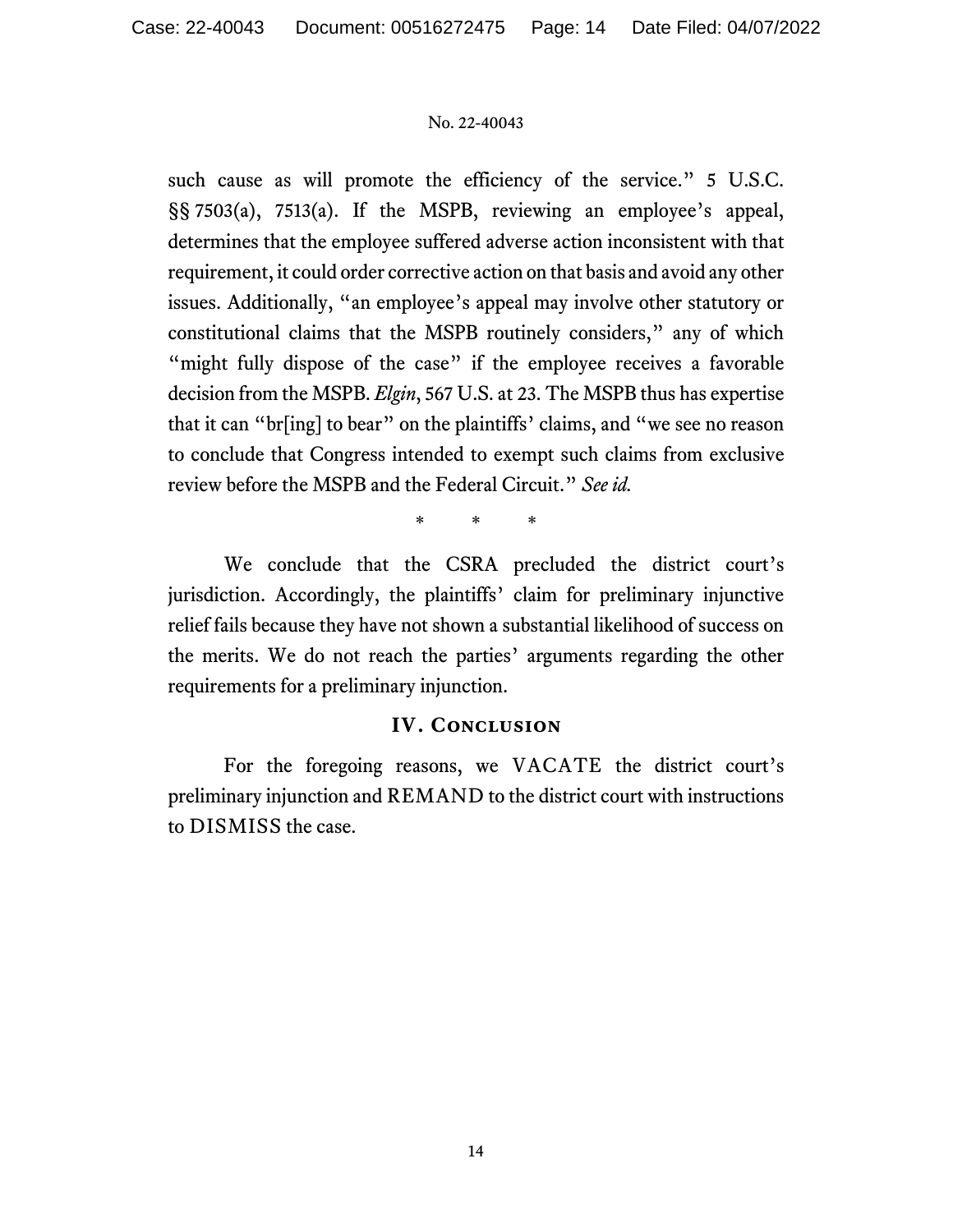Rhesa Hawkins Barksdale, *Circuit Judge*, dissenting:

My esteemed colleagues hold: The Civil Service Reform Act (CSRA), 5 U.S.C. § 1101 *et seq.*, precludes the district court's having subject-matter jurisdiction for this action challenging Executive Order 14043 (EO), which mandates COVID-19 vaccination for all federal civilian employees. I respectfully dissent.

I.

In September 2021, President Biden promulgated the EO, mandating vaccination for federal civilian employees. Pursuant to the EO, "[e]ach agency shall implement, to the extent consistent with applicable law, a program to require COVID-19 vaccination for all of its Federal employees, with exceptions only as required by law". Exec. Order No. 14043, 86 Fed. Reg. 50,989 (9 Sept. 2021). President Biden based issuance of the EO on "the authority vested in [him] as President by the Constitution and the laws of the United States of America, including sections 3301, 3302, and 7301 of title 5, United States Code". *Id.*

Accordingly, the Safer Federal Workforce Task Force issued agencies guidance on evaluating religious and medical exceptions to the mandate. *Vaccinations*, SAFER FEDERAL WORKFORCE, https://www.saferfederalworkforce.gov/faq/vaccinations/ (last visited 6 April 2022)*.* Non-exempt employees were required to be vaccinated by 22 November 2021 (later postponed to 2022). *Id.* Non-exempt employees who fail to get vaccinated or fully disclose vaccination status face disciplinary procedures, including counseling, suspension, and termination. *Id.*

On 21 December 2021, Feds for Medical Freedom, a 6,000-member organization, challenged the EO in federal court, claiming, *inter alia*, the EO is a violation of Article I of the Constitution.After plaintiffs' requested nationwide preliminary injunction was granted on 21 January 2022, the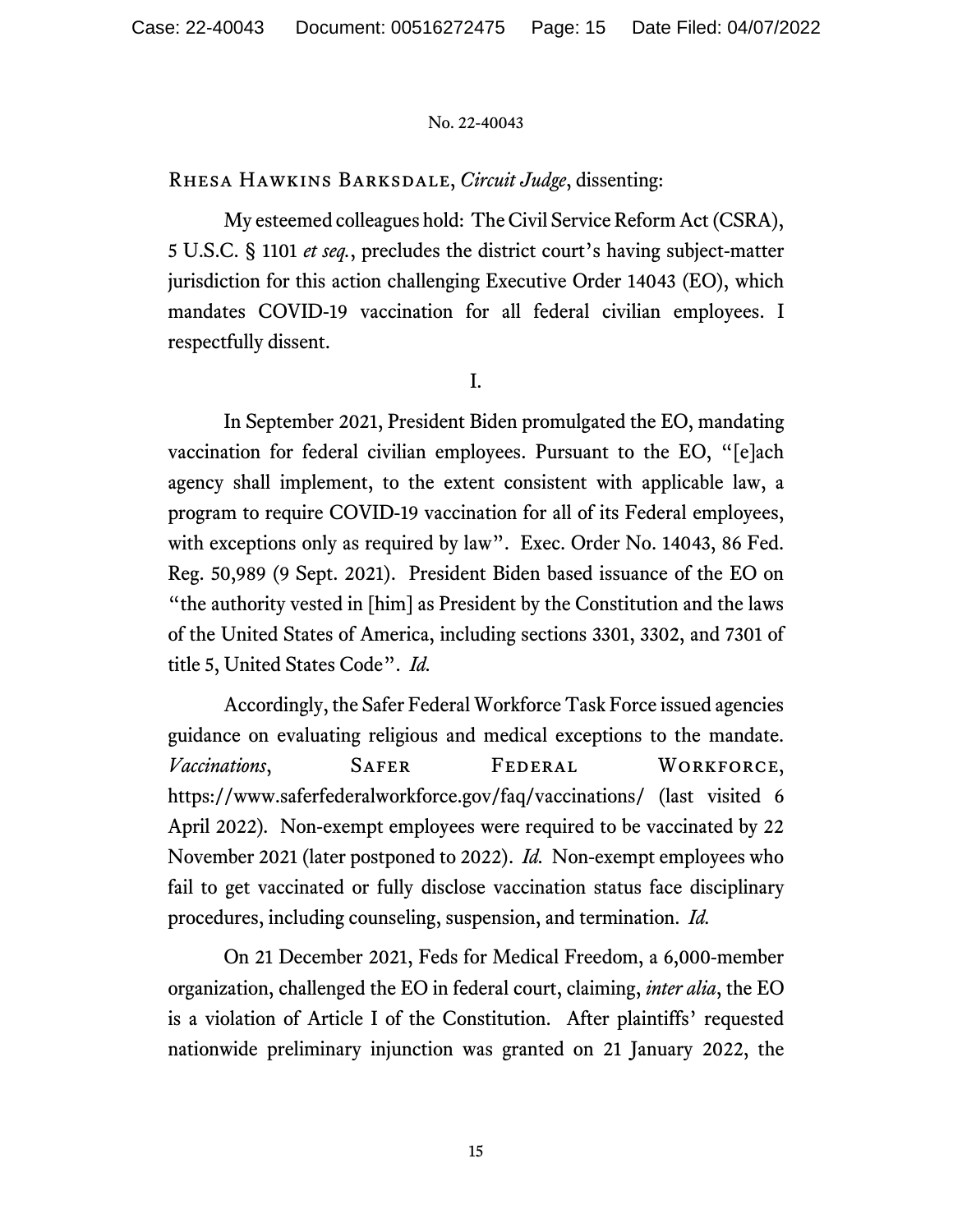Government appealed and moved for a stay pending appeal. Our court ordered the motion carried with the case and expedited the appeal. *Feds for Med. Freedom v. Biden*, 25 F.4th 354, 355 (5th Cir. 2022). Oral argument was held on 8 March.

## II.

CSRA, enacted in 1978, "comprehensively overhauled the civil service system creating an elaborate new framework for evaluating adverse personnel actions against [federal employees]". *United States v. Fausto*, 484 U.S. 439, 443 (1988) (alteration in original) (citation omitted). Prior to CSRA's enactment, review of personnel actions was "haphazard", "lengthy", and "outdated" to the point that "managers [in the civil service] often avoid[ed] taking disciplinary action against employees even when it was clearly warranted". *Id.* at 444–45 (alteration in original) (citation omitted). Congress responded with CSRA, which created "an integrated scheme of administrative and judicial review, designed to balance the legitimate interests of the various categories of federal employees with the needs of sound and efficient administration". *Id.* at 445.

Title 5 of the United States Code governs Government Organization and Employees and contains CSRA. Part III, 5 U.S.C. § 2101 *et seq.*, governs Employees, and Subpart F of Part III, 5 U.S.C. § 7101 *et seq.*, covers Labor-Management and Employee Relations. As discussed in *Fausto*, three sections within CSRA govern "personnel actions": Chapter 43, 5 U.S.C. §4301 *et seq.*, "governs personnel actions based on unacceptable job performance"; Chapter 23, 5 U.S.C. § 2301 *et seq.*, "establishes the principles of the merit system of employment"; and Chapter 75, 5 U.S.C. § 7501 *et. seq.*, "governs adverse action taken against employees for the efficiency of the service". *Fausto*, 484 U.S. at 446–47 (citation omitted).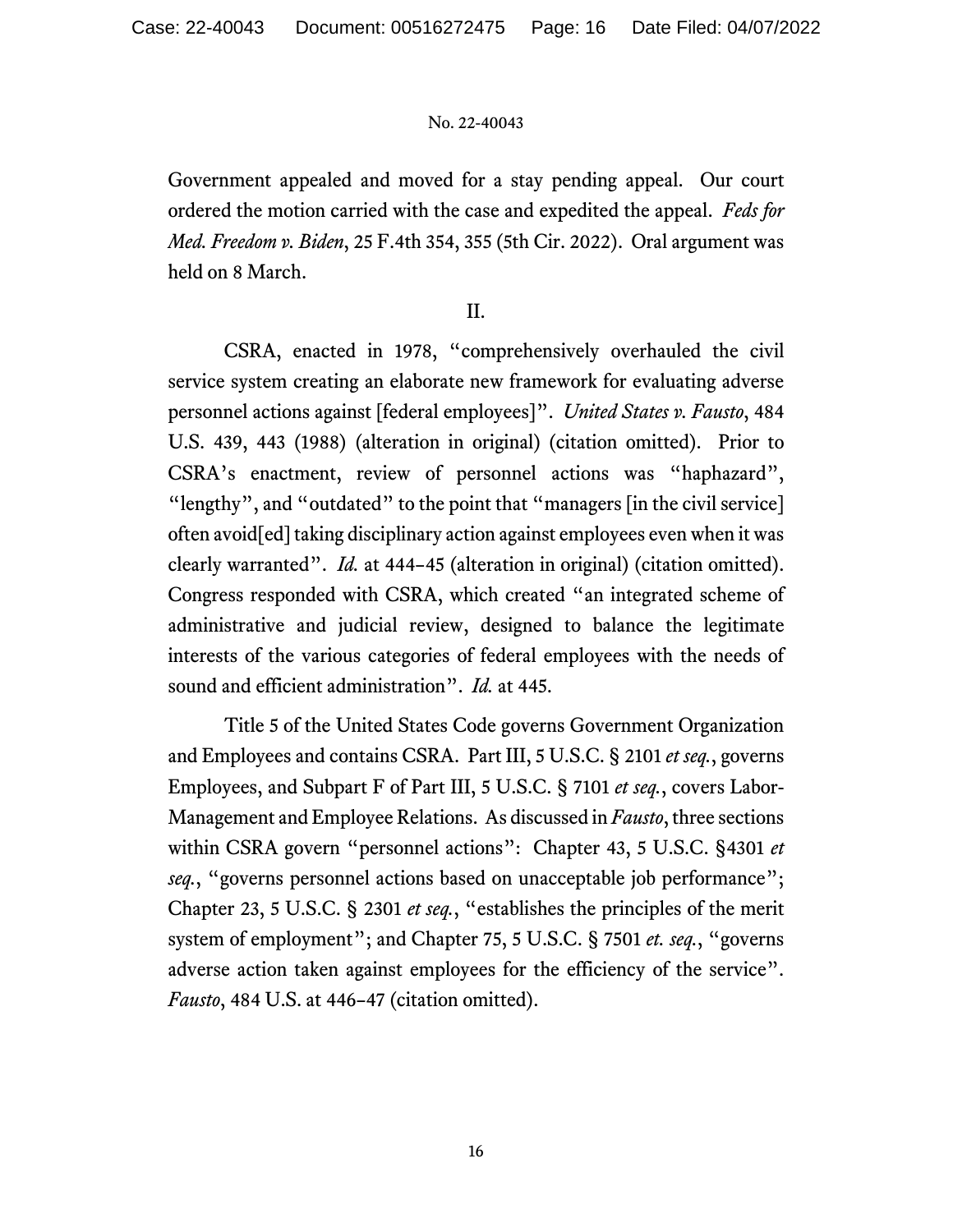Chapter 75, in Subpart F, includes, *inter alia*, adverse actions: suspension for 14 days or less; removal; suspension for more than 14 days; reduction in grade or pay; and furlough for 30 days or less. 5 U.S.C. §§ 7501– 43. Along that line, Subchapters 1, 2, and 5 include an "actions covered" section. 5 U.S.C. §§ 7502, 7512, 7542. Chapter 75 Subchapter 2, 5 U.S.C. §§ 7511–15, is pertinent to this case. It "governs . . . major adverse actions taken against employees". *Elgin v. Dep't of Treasury*, 567 U.S. 1, 5 (2012). The covered adverse actions are: removal; suspension for more than 14 days; reduction in grade or pay; and furlough for 30 days or less. 5 U.S.C. § 7512.

The EO's *enactment*, however, does not constitute an adverse action subject to CSRA. The case at hand is instead a pre-enforcement challenge to a government-wide policy, imposed by the President, that would affect the 2.1 million federal civilian workers, including the 6,000 members of Feds for Medical Freedom. Relief plaintiffs seek does not fall within the purpose of CSRA. Enacting the EO and then requiring federal civilian employees who may later receive adverse action to seek relief now through CSRA would result in the very type of lengthy and haphazard results CSRA was enacted to prevent.

Seeking to rely upon *Elgin*—the primary opinion by which the majority attempts to find supporting authority—the majority holds at 9: CSRA's "text, structure, and purpose" support the Government's position. But, as noted by the majority at 9, plaintiffs in *Elgin* had already received adverse action (termination) when they filed suit. *Elgin*, 567 U.S. at 7. Further, plaintiffs in *Elgin* were terminated for violating the Military Selective Service Act, requiring certain male citizens to register for the Selective Service. *Id.* at 6–7. *Elgin*, therefore, pertains only to plaintiffs whose employment was terminated after they knowingly violated a statute, whereas here, plaintiffs have not received adverse action, but are instead